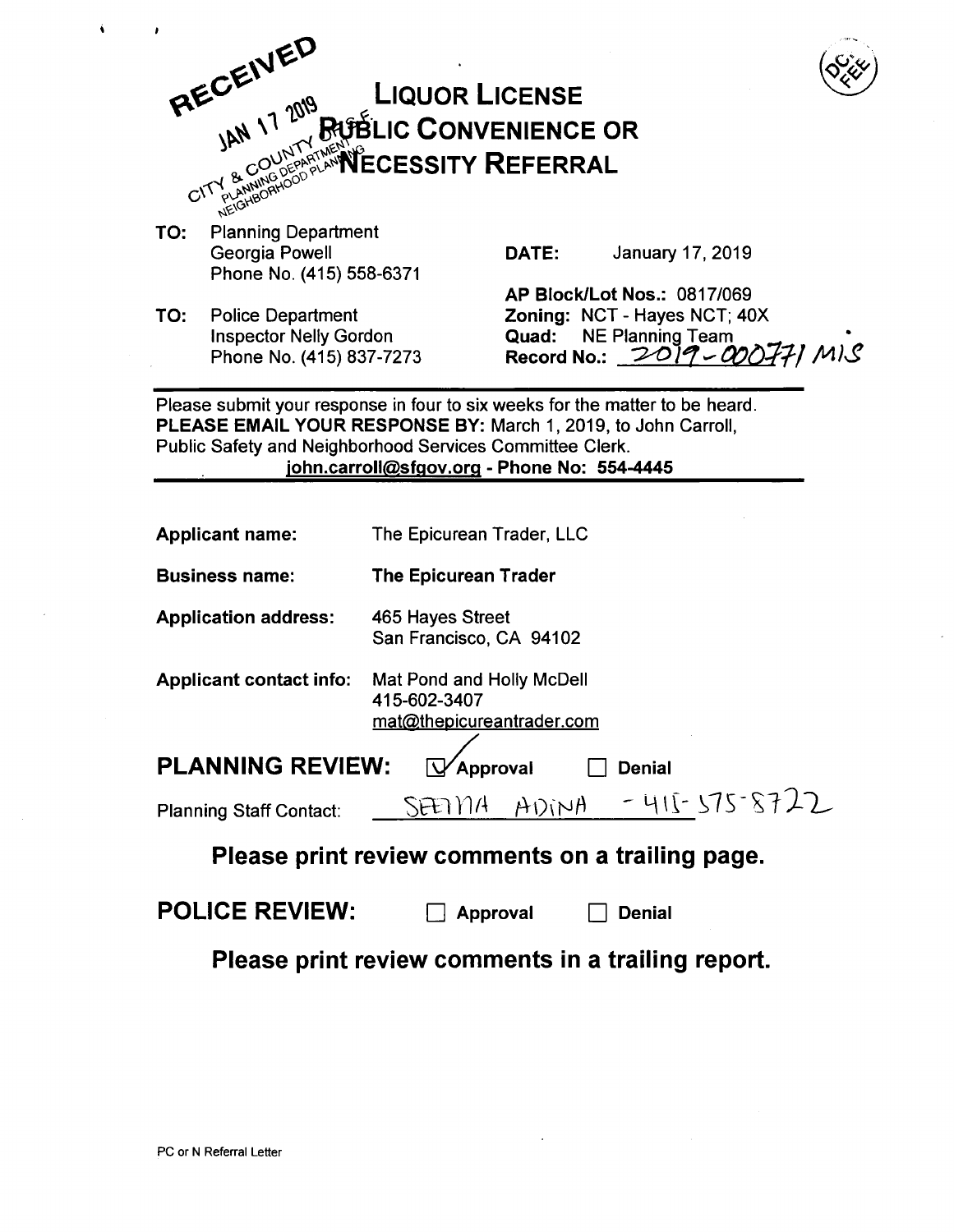## Powell, Georgia (CPC)

From: Sent: To: Subject: Adina, Seema (CPC) Wednesday, January 30, 2019 9:23 AM Carroll, John (BOS); Powell, Georgia (CPC) RE: Liquor License PC or N Referral - Liquor License Transfer - 465 Hayes Street - The Epicurean Trader

#### Hi John:

Recommend approval of ABC Type 21 + 86 liquor license, in conjunction with a Specialty Grocery (d.b.a. The Epicurean Trader), principally permitted in the Hayes NCT per Planning Code Section 761. 311 not required for Specialty Grocery. Retail liquor sales and tasting area shall occupy less than 15% of the gross square footage of the establishment including all areas devoted to the display and sale of alcoholic beverages.

Thank you,

Seema

From: Carroll, John {BOS) Sent: Thursday, January 17, 2019 2:35 PM To: CPC.Referrals <CPC.Referrals@sfgov.org>; Gordon, Nelly {POL) <nelly.gordon@sfgov.org>; Powell, Georgia {CPC) <georgia.powell@sfgov.org> Cc: 'mat@ethepicureantrader.com' <mat@ethepicureantrader.com>; Mundy, Erin (BOS) <erin.mundy@sfgov.org>; Cancino, Juan Carlos (BOS) <juancarlos.cancino@sfgov.org>; Remski, Derek (BOS) <derek.remski@sfgov.org>; Simley, Shakirah (BOS) <shakirah.simley@sfgov.org>; 'Gebb, Justin@ABC' <justin.gebb@abc.ca.gov>; 'Meyer, Rose @ABC' <Rose.Meyer@ABC.ca.gov>; George, Gigi (POL) <gigi.george@sfgov.org>; Macchi, Patrick (POL) <patrick.macchi@sfgov.org> Subject: Liquor License PC or N Referral - Liquor License Transfer - 465 Hayes Street - The Epicurean Trader

Good afternoon,

The office of the Clerk of the Board has received a letter requesting public convenience or necessity findings for a liquor license transfer. This matter is being referred to you for response via the following linked document:

### Referral Letter - Planning and Police Departments - January 17, 2019

You may review the entire matter on our Legislative Research Center by following the link below:

### Board of Supervisors File No. 190069

After receiving review from the Planning and Police Departments, the Public Safety and Neighborhood Services Committee may hear and consider public convenience or necessity findings for the application, to be forwarded to the California Department of Alcoholic Beverage Control for consideration in the license matter.

### I request the Planning Department's response before March 1, 2019. Please confirm receipt of this message.

You may review the fact sheet for public convenience or necessity requests from the San Francisco Board of Supervisors via the following link: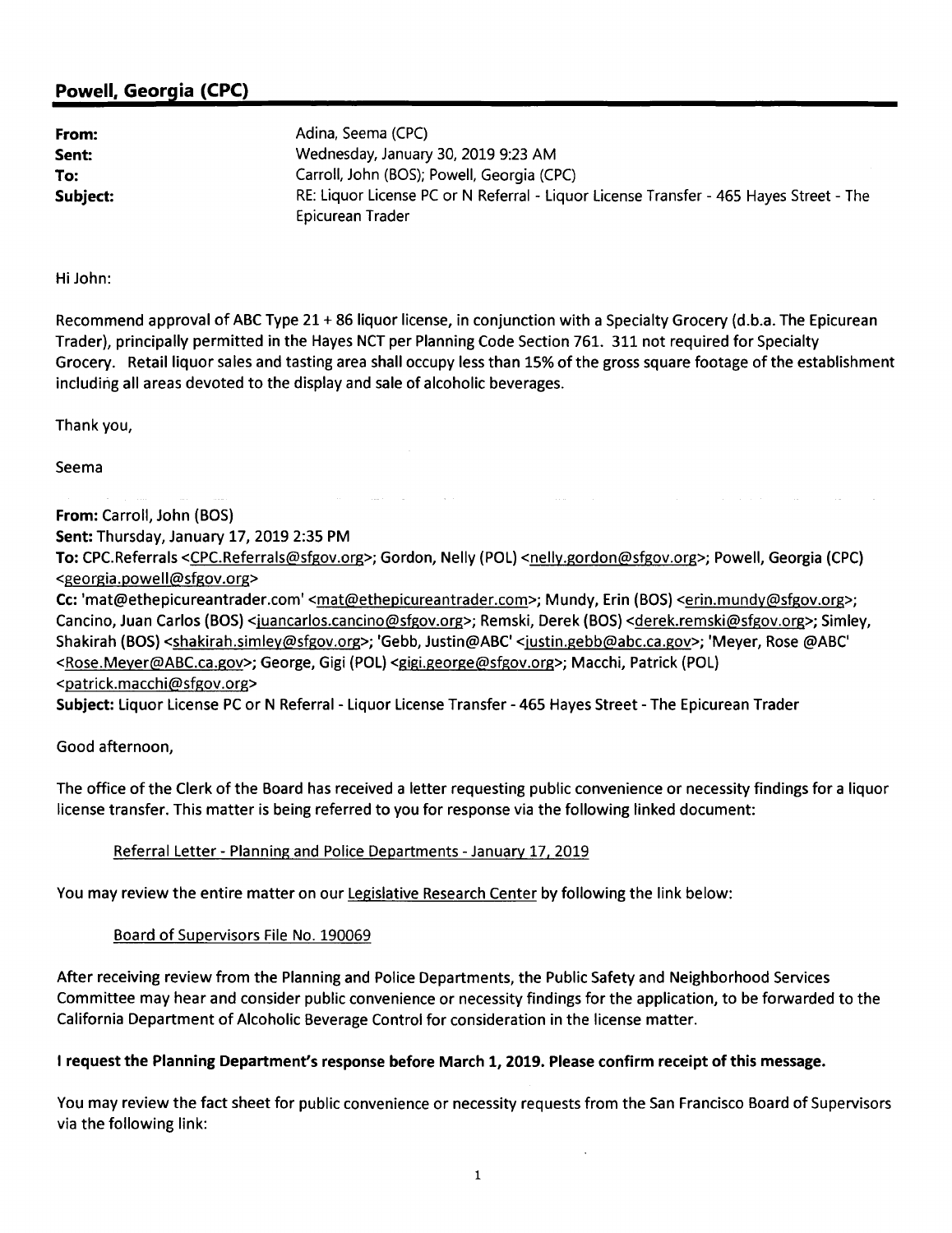## Liquor License Public Convenience or Necessity Request

Thanks for the review.

**John Carroll Assistant Clerk**  Board of Supervisors San Francisco City Hall, Room 244 San Francisco, CA 94102 (415)554-4445

 $\sim 10^{-11}$ 

 $\hat{\mathcal{A}}$ 

 $\overline{1}$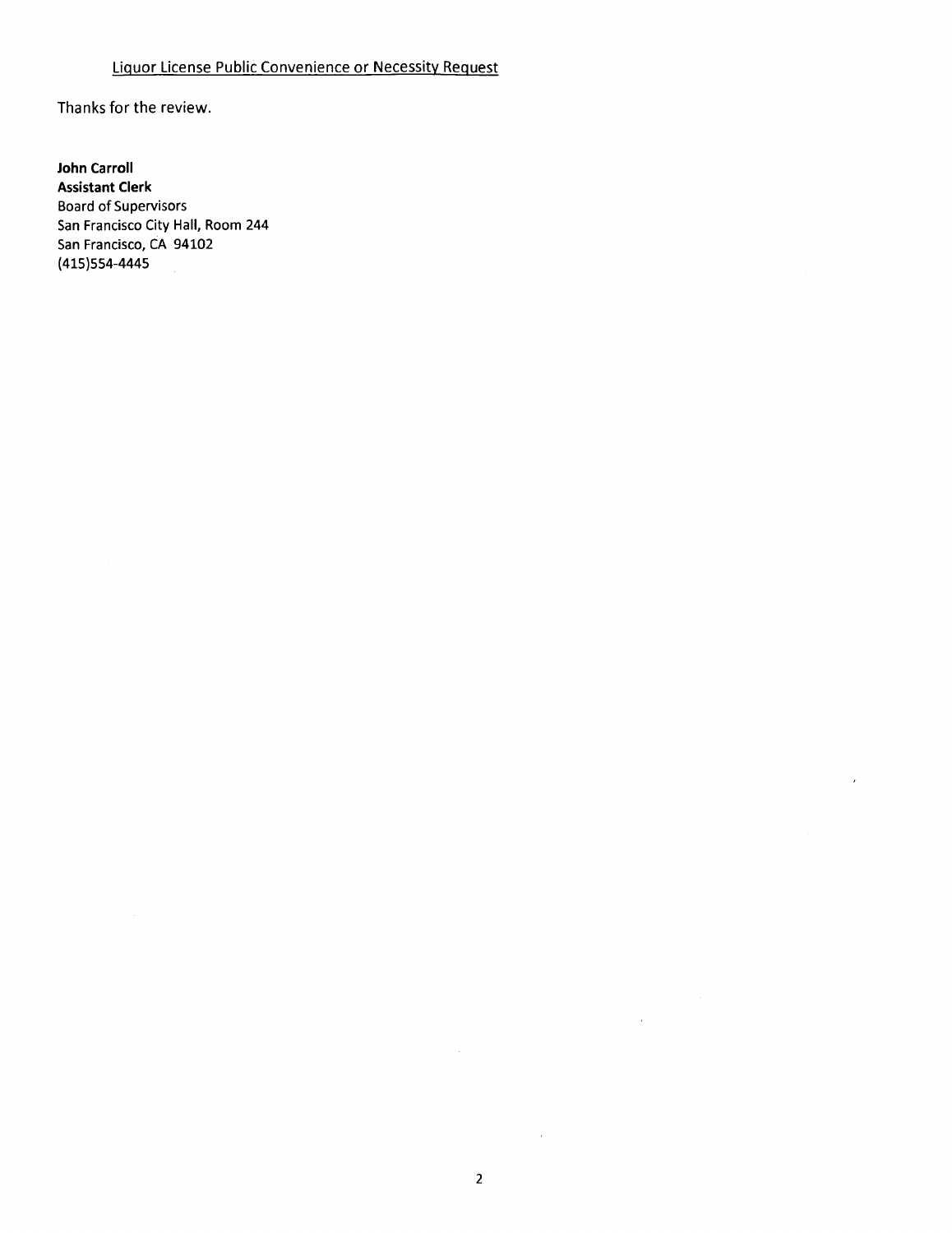

 $\mathbb{Z}$ 

 $I = \sqrt{3}$ <..:.

January 16<sup>th</sup>, 2019

#### **ATTN: CLERK OF THE BOARD**

San Francisco.Board of Supervisors t Dr. Carlton B. Goodlett Place, Room 244 San Francisco CA 94102

#### **RE: TYPE 21 & TYPE 86 APPLICATION**

465 Hayes Street dba THE EPICUREAN TRADER San Francisco CA 94102 (Transferring from: 2111-15 Hayes Street, San Francisco CA 94117, License# 343868)

#### **ATTN: CALIFORNIA ALCOHOLIC BEVERAGE CONTROL and SAN FRANCISCO BOARD OF SUPERVISORS**

The Epicurean Trader is a husband-and-wife owned and operated specialty food store. We currently have two San Francisco locations, in the Bernal Heights and Cow Hollow neighborhoods.

We offer small batch, artisanal food products across a number of categories including: farmstead cheeses & charcuterie; oils and vinegars; tea and coffee; herbs and spices; chocolate and confectionery; and other pantry items.

Our store supports small, local artisans who produce high quality, hand crafted products but don't have the production capacity, brand awareness or marketing budget to work with larger, higher volume supermarkets. We see our store as an incubator for the next generation of food producers, who will help push their respective crafts forward in a positive way.

We have tremendous respect for our vendors and work with them directly, versus using distributors like as the majority of other markets in San Francisco. We are proud to be the exclusive retailer for Tartine Bakery and Bi-Rite Creamery. We host regular demonstration and sampling events in-store to help educate our customers about the people and craftsmanship behind the products we sell.

Our existing locations have received several accolades since opening, including:

- #1 Rated Specialty Food store in San Francisco by Yelp.com
- #1 Gourmet Shop in San Francisco by Foursquare
- Featured as a "must see" in Saveur Magazine's 'Culinary Guide to San Francisco'
- Named the 'Best Neighborhood Market in San Francisco' by Pure Wow
- Named the 'Best Spirits Store in the San Francisco Bay Area' by San Francisco Magazine

401 CORTLAND AVENUE. SAN FRANCISCO CA 94110 415 872 9484 1909A UNION STREET. SAN FRANCISCO CA 94123. 415 780 1628 WWW.THEEPICUREANTRADER.COM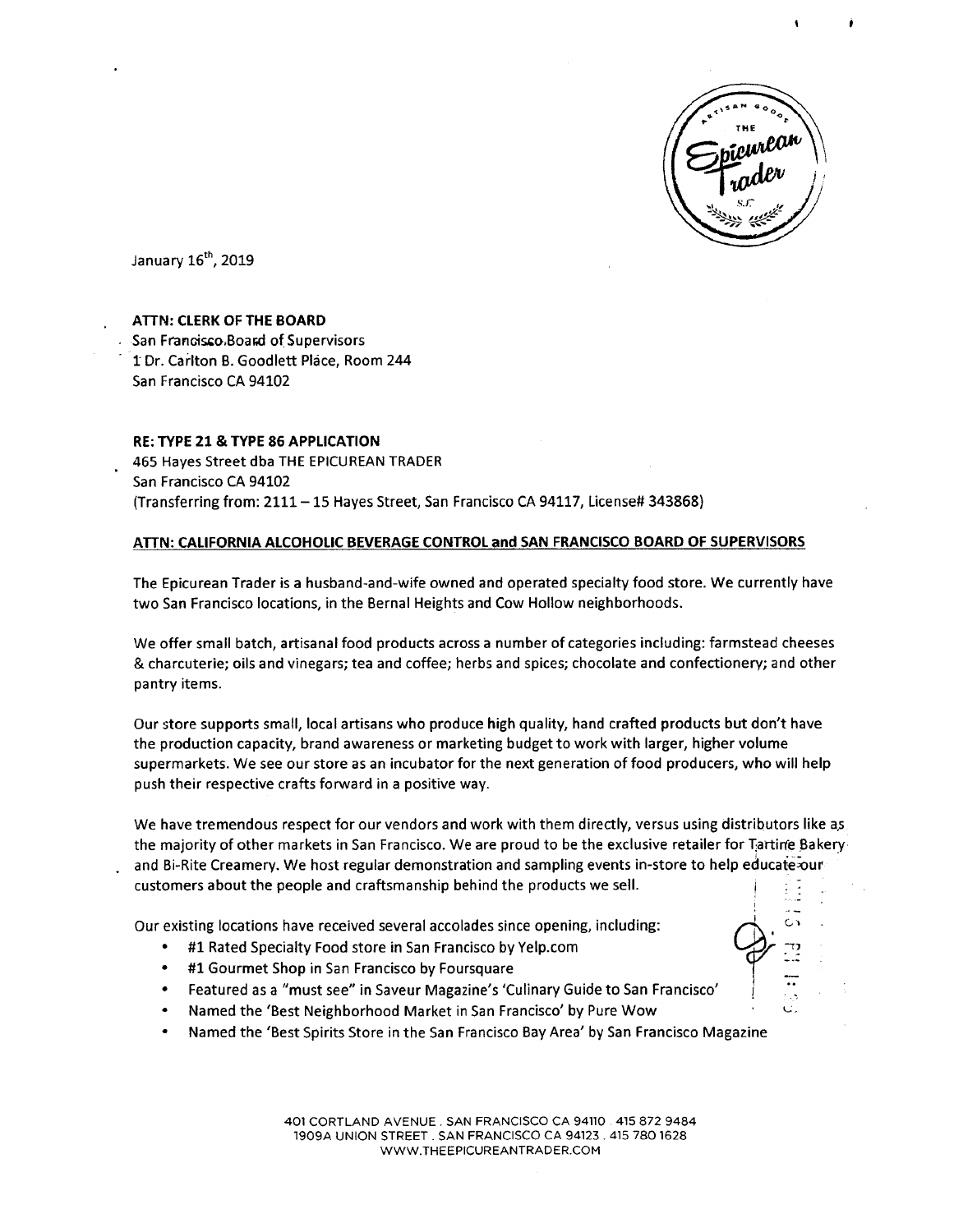Alcohol sales are expected to be a minor percentage of overall sales, but an important part of our mission to bring awareness of small producers across both food and drink categories. We support small production wine producers both domestically and internationally, we support craft beers from local breweries, and distilled spirits from micro-distilleries, many of whom distill their products here in San Francisco!

Through the ABC Liquor licensing process, we have already reached out to our local Board of Supervisors representative, local neighborhood committees, the San Francisco Police Department Alcohol Liaison Unit, and sent out a mailing to residents within 500 feet of the store and posted a notification in the front window of the proposed location.

Not only have we not had any complaints about our plans to convert the location into a specialty market, we have had neighbors call the ABC to express their delight that there would be more options to purchase organic, locally produced foods on Hayes Street (currently there are none).

We have already been through the PCN process in order to open our Union Street store, which has proven to be a welcome addition to the Cow Hollow neighborhood. Our existing stores have received S stars with 120 reviews on Yelp, which demonstrates the support the local community has for our store and our mission. We hope that the local residents around Hayes Valley will provide a similar support.

The hours of operation are anticipated to be  $7.30$ am  $-10$ pm daily.

We respectfully request your support of our proposed new location on Hayes Street as we feel it will serve as a ''Public Convenience and Necessity", not only for the local residents around Hayes Street, but also citywide for all the small, local food businesses in San Francisco that we support that very few other retailers in San Francisco are willing to.

Sincerely,

'.

Mat Pond and Holly McDell Owners

T: 415 602 3407 E: mat@theepicureantrader.com M: The Epicurean Trader, 21 Putnam Street, San Francisco CA 94110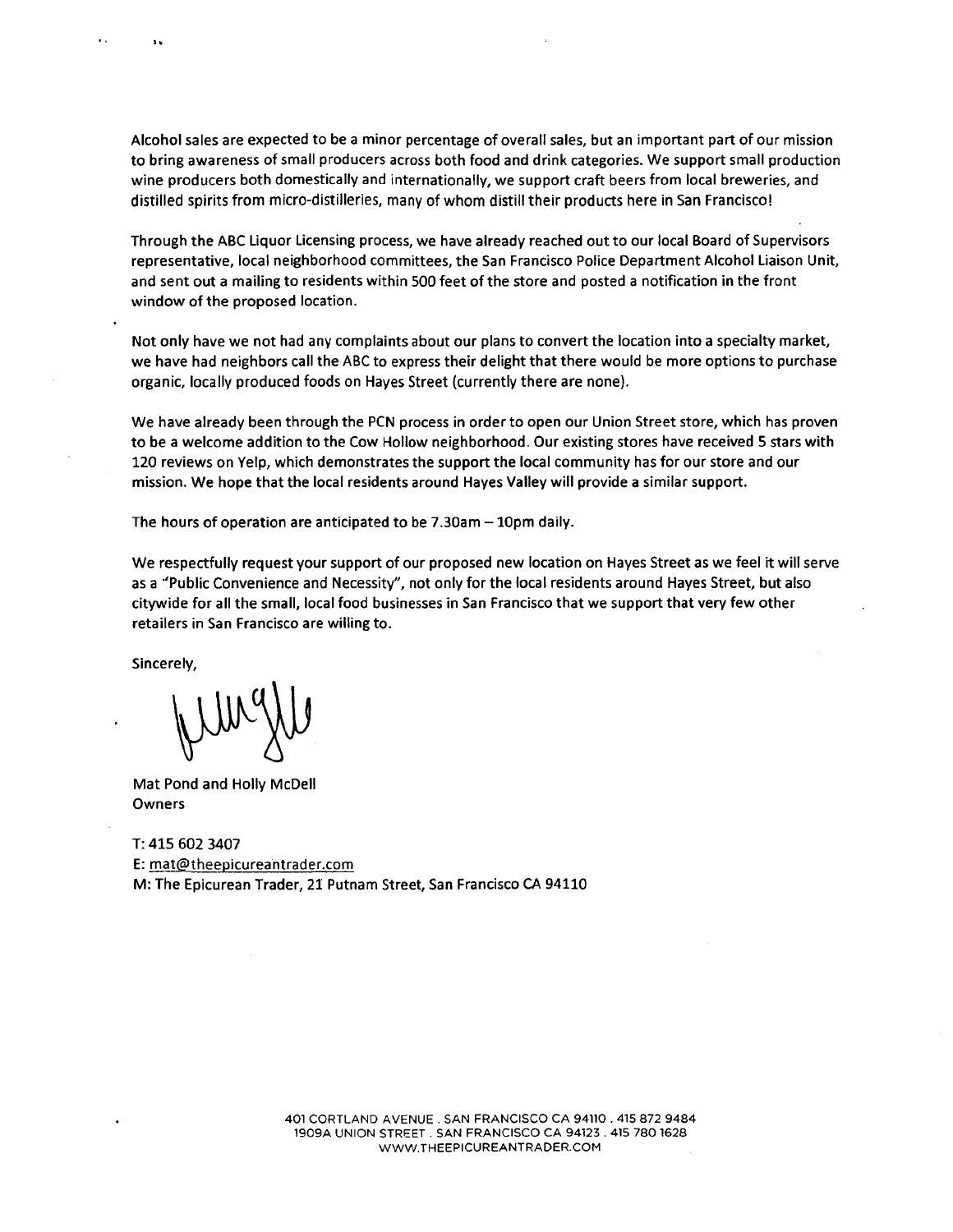| Department of Alcoholic Beverage Control<br><b>INFORMATION AND INSTRUCTIONS -</b>                                                                                                                           |                                                                                                                                                                                                                                                                                                                                    |                               |        | State of California<br>Gavin Newsom, Governor           |
|-------------------------------------------------------------------------------------------------------------------------------------------------------------------------------------------------------------|------------------------------------------------------------------------------------------------------------------------------------------------------------------------------------------------------------------------------------------------------------------------------------------------------------------------------------|-------------------------------|--------|---------------------------------------------------------|
| <b>SECTION 23958.4 B&amp;P</b>                                                                                                                                                                              |                                                                                                                                                                                                                                                                                                                                    |                               |        |                                                         |
|                                                                                                                                                                                                             | Instructions This form is to be used for all applications for original issuance or premises to premises transfer of licenses.                                                                                                                                                                                                      |                               |        |                                                         |
|                                                                                                                                                                                                             | • Part I is to be completed by an ABC employee, given to applicant with pre-application package, with copy retained in                                                                                                                                                                                                             |                               |        |                                                         |
|                                                                                                                                                                                                             | holding file or applicant's district file.<br>Part 2 is to be completed by the applicant, and returned to ABC.                                                                                                                                                                                                                     |                               |        |                                                         |
|                                                                                                                                                                                                             | Part 3 is to be completed by the local governing body or its designated subordinate officer or body, and returned to ABC.                                                                                                                                                                                                          |                               |        |                                                         |
|                                                                                                                                                                                                             |                                                                                                                                                                                                                                                                                                                                    |                               |        |                                                         |
| PART 1 - TO BE COMPLETED BY ABC<br>1. APPLICANTS NAME                                                                                                                                                       |                                                                                                                                                                                                                                                                                                                                    |                               |        |                                                         |
| EPICUREAN TRADER LLC THE                                                                                                                                                                                    |                                                                                                                                                                                                                                                                                                                                    |                               |        |                                                         |
| 2. PREMISES ADDRESS (Street number and name, city, zip code)                                                                                                                                                |                                                                                                                                                                                                                                                                                                                                    |                               |        | 3. LICENSE TYPE                                         |
| 465 Hayes St San Francisco. CA 94102-4308<br><b>4 TYPE OF BUSINESS</b>                                                                                                                                      |                                                                                                                                                                                                                                                                                                                                    |                               |        | 21,86                                                   |
| Full Service Restaurant                                                                                                                                                                                     | Hofbrau/Cafeteria                                                                                                                                                                                                                                                                                                                  | Cocktail Lounge               |        | <b>Private Club</b>                                     |
| Deli or Specialty Restaurant                                                                                                                                                                                | Comedy Club                                                                                                                                                                                                                                                                                                                        | Night Club                    |        | Veterans Club                                           |
| Cafe/Coffee Shop                                                                                                                                                                                            | <b>Brew Pub</b>                                                                                                                                                                                                                                                                                                                    | Tavern: Beer                  |        | Fratemal Club                                           |
| Bed & Breakfast:                                                                                                                                                                                            | <b>Theater</b>                                                                                                                                                                                                                                                                                                                     | Tavern: Beer & Wine           |        | Wine Tasting Room                                       |
| Wine only<br>∵lAll                                                                                                                                                                                          |                                                                                                                                                                                                                                                                                                                                    |                               |        |                                                         |
| Supermarket                                                                                                                                                                                                 | Membership Store                                                                                                                                                                                                                                                                                                                   | <b>Service Station</b>        |        | Swap Meet/Flea Market                                   |
| <b>Liquor Store</b>                                                                                                                                                                                         | Department Store                                                                                                                                                                                                                                                                                                                   | <b>Convenience Market</b>     |        | Drive-in Dairy                                          |
| Drug/Variety Store                                                                                                                                                                                          | Florist/Gift Shop                                                                                                                                                                                                                                                                                                                  | Convenience Market w/Gasoline |        |                                                         |
| X Other - describe:                                                                                                                                                                                         | 21-Off-Sale General- Specialty Grocery; 86- Instructional Tasting                                                                                                                                                                                                                                                                  |                               |        |                                                         |
| 5. COUNTY POPULATION                                                                                                                                                                                        | <b>6. TOTAL NUMBER OF LICENSES IN COUNTY</b>                                                                                                                                                                                                                                                                                       |                               |        | 7. RATIO OF LICENSES TO POPULATION IN COUNTY            |
| 2,541/883,963                                                                                                                                                                                               |                                                                                                                                                                                                                                                                                                                                    | On-Sale<br>Off-Sale           | 286    | X On-Sale<br>Off-Sale                                   |
| 8. CENSUS TRACT NUMBER                                                                                                                                                                                      | 9. NO. OF LICENSES ALLOWED IN CENSUS TRACT                                                                                                                                                                                                                                                                                         |                               |        | 10. NO. OF LICENSES EXISTING IN CENSUS TRACT            |
| 162<br>11. IS THE ABOVE CENSUS TRACT OVERCONCENTRATED WITH LICENSES? (i.e., does the ratio of licenses to population in the census tract exceed the ratio of licenses to population for the entire county?) |                                                                                                                                                                                                                                                                                                                                    | X On-Sale<br>Off-Sale         | 144    | X On-Sale<br><b>Off-Sale</b>                            |
| 12. DOES LAW ENFORCEMENT AGENCY MAINTAIN CRIME STATISTICS?<br>X Yes (Go to Item #13)                                                                                                                        | No (Go to item #20)                                                                                                                                                                                                                                                                                                                |                               |        |                                                         |
| 13. CRIME REPORTING DISTRICT NUMBER                                                                                                                                                                         | 14. TOTAL NUMBER OF REPORTING DISTRICTS                                                                                                                                                                                                                                                                                            |                               |        | 15. TOTAL NUMBER OF OFFENSES IN ALL REPORTING DISTRICTS |
| 558                                                                                                                                                                                                         | 653                                                                                                                                                                                                                                                                                                                                |                               | 51.848 |                                                         |
| 16. AVERAGE NO. OF OFFENSES PER DISTRICT<br>79                                                                                                                                                              | 17, 120% OF AVERAGE NUMBER OF OFFENSES<br>95.                                                                                                                                                                                                                                                                                      |                               | 141    | 18. TOTAL NUMBER OF OFFENSES IN REPORTING DISTRICT      |
| 19. IS THE PREMISES LOCATED IN A HIGH CRIME REPORTING DISTRICT? (i.e., has a 20% greater number of reported crimes than the average number of reported crimes as determined from all crime                  |                                                                                                                                                                                                                                                                                                                                    |                               |        |                                                         |
| reporting districts within the jurisdiction of the local law enforcement agency)                                                                                                                            |                                                                                                                                                                                                                                                                                                                                    |                               |        |                                                         |
|                                                                                                                                                                                                             | $ X $ Yes, the total number of offenses in the reporting district equals or exceeds the total number in item #17                                                                                                                                                                                                                   |                               |        |                                                         |
| 20. CHECK THE BOX THAT APPLIES (check only one box)                                                                                                                                                         | No, the total number of offenses in the reporting district is lower than the total number in item #17                                                                                                                                                                                                                              |                               |        |                                                         |
|                                                                                                                                                                                                             | a. If "No" is checked in both item #11 and item #19, Section 23958.4 B&P does not apply to this application, and no additional information will be needed                                                                                                                                                                          |                               |        |                                                         |
|                                                                                                                                                                                                             | on this issue. Advise the applicant to bring this completed form to ABC when filing the application.                                                                                                                                                                                                                               |                               |        |                                                         |
|                                                                                                                                                                                                             | b. If "Yes" is checked in either item #11 or item #19, and the applicant is applying for a non-retail license, a retail bona fide public eating place license, a<br>retail license issued for a hotel, motel or other lodging establishment as defined in Section 25503.16(b) B&P, or a retail license issued in conjuction with a |                               |        |                                                         |
|                                                                                                                                                                                                             | beer manufacturer's license, or winegrower's license, advise the <i>applicant to complete Section</i> 2 and bring the completed form to ABC when filing the                                                                                                                                                                        |                               |        |                                                         |
| application or as soon as possible thereafter.                                                                                                                                                              |                                                                                                                                                                                                                                                                                                                                    |                               |        |                                                         |
|                                                                                                                                                                                                             | c. If "Yes" is checked in either item #11 or item #19, and the applicant is applying for an off-sale beer and wine license, an off-sale general license, an on-                                                                                                                                                                    |                               |        |                                                         |
|                                                                                                                                                                                                             | sale beer license, an on-sale beer and wine (public premises) license, or an on-sale general (public premises) license, advise the applicant to take this form<br>to the local governing body, or its designated subordinate officer or body to have them complete Section 3. The completed form will need to be provided to       |                               |        |                                                         |
| ABC in order to process the application.                                                                                                                                                                    |                                                                                                                                                                                                                                                                                                                                    |                               |        |                                                         |
|                                                                                                                                                                                                             |                                                                                                                                                                                                                                                                                                                                    |                               |        |                                                         |
|                                                                                                                                                                                                             | Governing Body/Designated Subordinate Name:                                                                                                                                                                                                                                                                                        | Board of Supervisors          |        |                                                         |
|                                                                                                                                                                                                             |                                                                                                                                                                                                                                                                                                                                    |                               |        |                                                         |
| FOR DEPARTMENT USE ONLY<br>PREPARED BY (Name of Department Employee)                                                                                                                                        |                                                                                                                                                                                                                                                                                                                                    |                               |        |                                                         |
|                                                                                                                                                                                                             |                                                                                                                                                                                                                                                                                                                                    |                               |        |                                                         |
| ABC-245 (rev. 01-11)                                                                                                                                                                                        |                                                                                                                                                                                                                                                                                                                                    |                               |        |                                                         |
|                                                                                                                                                                                                             |                                                                                                                                                                                                                                                                                                                                    |                               |        |                                                         |

i<br>...

المتسب

 $\sim 10^{11}$  and  $\sim 10^{11}$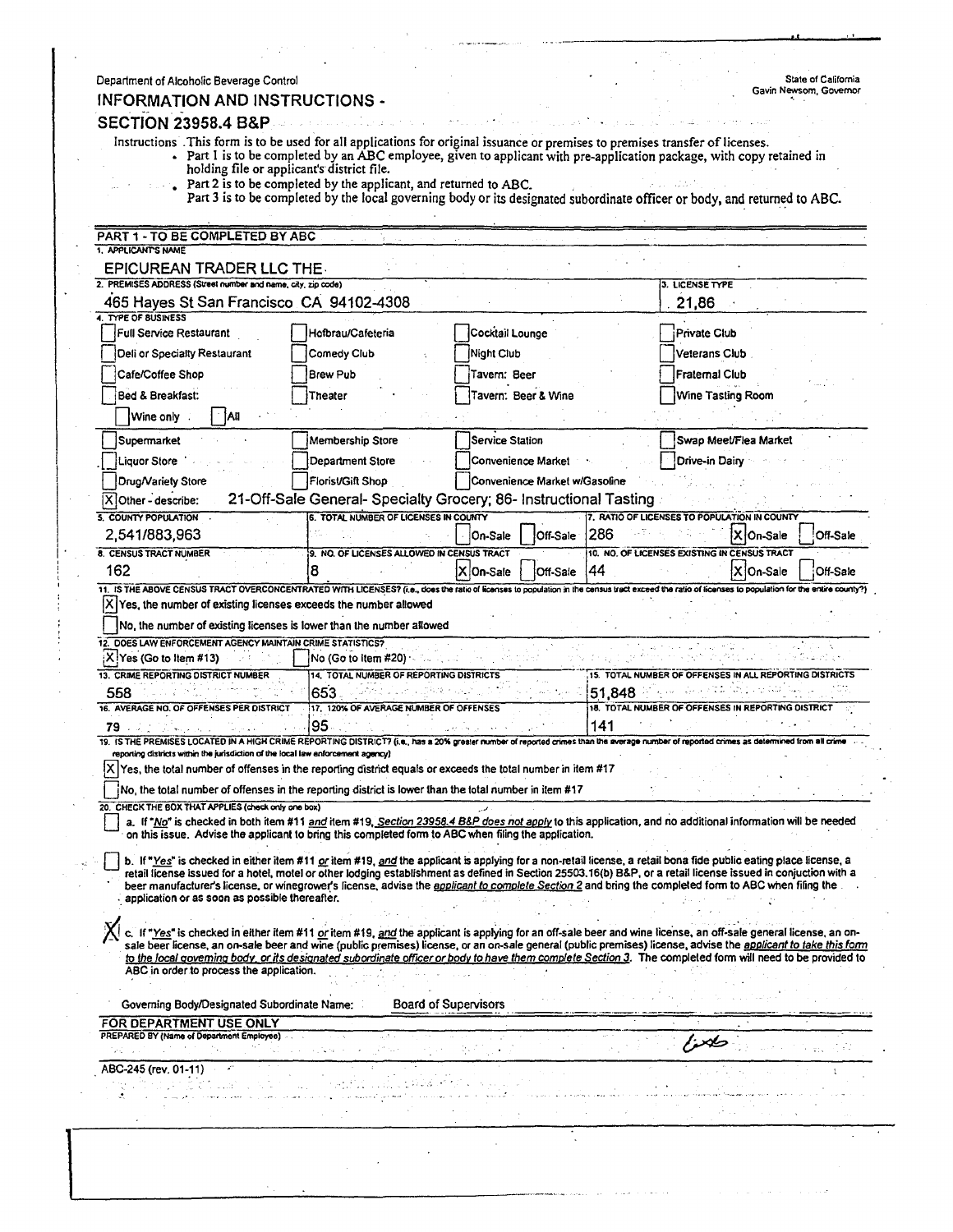#### PART 2 - TO BE COMPLETED BY THE APPLICANT (If box #20b is checked)

21. Based on the information on the reverse, the Department may approve your application if you can show that public convenience or necessity would be served by the issuance of the license. Please describe below the reasons why issuance of another license is justified in this area. You may attach a separate sheet or additional documention, if desired. Do not proceed to Part 3.

 $\ddot{\phantom{a}}$ 

 $\epsilon$  .

S.

|                                                                      |                                                                                    | 医自动性 医白细胞 医白细胞 医细胞 医内皮 医血管 医血管反应 医血管 医心包 医心包 医心包结 医心包                                                                                                                                                                                          |         |                                   |  |
|----------------------------------------------------------------------|------------------------------------------------------------------------------------|------------------------------------------------------------------------------------------------------------------------------------------------------------------------------------------------------------------------------------------------|---------|-----------------------------------|--|
|                                                                      |                                                                                    | $\mathcal{L}(\mathcal{L})$ and $\mathcal{L}(\mathcal{L})$ and $\mathcal{L}(\mathcal{L})$ are the functions of the $\mathcal{L}(\mathcal{L})$                                                                                                   | アール・アール |                                   |  |
|                                                                      | and the company of the property of the company                                     | i se oktoba koto su granjeni stajenih in oznami sto izgranje sustana ne sradinskim i konstrukcima.                                                                                                                                             |         |                                   |  |
| and the March Control of the                                         |                                                                                    | ਕਾਰਨ ਨਾਲ ਸ਼ਾਮਲ ਨਾਲ ਕਰਨ ਦਾ ਸ਼ਾਮਲ ਪ੍ਰਾਪਤੀ ਦਾ ਸਾਹਮਣੀ ਹੈ। ਇਹ ਸ਼ਾਮਲ ਨਾਲ ਵਿੱਚ ਸ਼ਾਮਲ ਇਕੱਲੀ ਵਿੱਚ ਇੱਕ ਸ਼ਾਮਲ ਦਾ ਸ਼ਾਮਲ ਵਿ<br>ри из 1992 года в полето дел в 1954 года, <i>в ударску стрича в прескуден редактивны с</i> ветски советски медикански пр     |         |                                   |  |
|                                                                      |                                                                                    | 1000 To April 1990 The April 1990 The April 1990 The April 1990 The April 1990 The April 1990 The April 1990                                                                                                                                   |         |                                   |  |
|                                                                      | والمحافظ والمستحقق والمتحافظ والمتحاف والمحافظ والمتحدث والمتحرق والمتحرق والمتحرق | 计可变级 人名卡尔克 网络卡尔格兰人名 人名英格兰人姓氏德英语含义是英国英语含义是美国英语含义是 医子宫 医卡尔氏试验检尿道 医神经病 计图 计字符 医多氏管骨软骨                                                                                                                                                             |         |                                   |  |
|                                                                      |                                                                                    | ുന്നു. പൂര്പന്തില് പ്രാപാര്യങ്ങളില് കാര്യങ്ങളില് പ്രാപാര്യങ്ങളില് പ്രാപാര്യങ്ങളില് പ്രാപാര്യങ്ങളില് പ്രാപാര്യങ<br>ับรับประมาณ 2010 - 2010 ค.ศ. 2010 เหตุ <b>เป็นเมื่อแบบเจนเ</b> ป็นเพราะ และเจลิง จะมีการทำราเจลิง เคลลิกเราและสัญชาวัตถุบัตร |         |                                   |  |
|                                                                      |                                                                                    | de la composició de la composició de la composició de la composició de la composició de la composició de la co<br>アムリメー ステイナ マイだいり 18 パイ ファーティー しょうこうしょうげん あけいめいか げんじょうば かいかい にっぽう コンコントラ                                                      |         | the control of the control of the |  |
| the control of the control of the control of the control of the con- |                                                                                    | 14、无论,如此被求予的资金的人,为我们,为了一个人的人,但是是我们为了我们的人,我 <del>们也不</del> 能够 <sup>是</sup> 多么,对于我们的人,我们的人,我们也不会不会。而且,我们的人                                                                                                                                       |         |                                   |  |
|                                                                      |                                                                                    | 不是 计数字文件 医神经炎 医牙板 人名德罗斯英国英国英国英国英国英国英国英国英国英国英国英国 医白细胞 医血管反应 医白细胞                                                                                                                                                                                |         |                                   |  |
|                                                                      | 그 사람들은 사람들이 아니라 그는 사람들이 나서 사람들이 나서 사람들이 나서 사람들을 사고 있다. 사람들은 사람들이 있다.               | 22. APPLICANT SIGNATURE THE THE TERM OF A RELEASE OF THE TERM CONTRACT AND ALSO AND THE SIGN OF THE SIGNED OF T<br>the control of the control of the                                                                                           |         |                                   |  |

#### PART 3 - TO BE COMPLETED BY LOCAL OFFICIALS (If box #20c is checked)

 $\mathcal{L} \times \mathcal{L} \times \mathcal{L}$ 

أوالمحافظ والمحافظة أتسابه في التقام والمحافظة والمحتسبات المركزي والمستعدد والمستعدات والمستور

The applicant named on the reverse is applying for a license to sell alcoholic beverages at a premises where undue concentration exists (i.e., an over-concentration of licenses and/or a higher than average crime rate as de

်းသာသာ

ಾಡಿ ಬಾಲಿಗಲಿ,

| $ Yes  \leq 100$                                           | 24. WILL PUBLIC CONVENIENCE OR NECESSITY BE SERVED BY ISSUANCE OF THIS ALCOHOLIC BEVERAGE LICENSE?<br>iNo                                                                           |                                   | See Attached (i.e., letter, resolution, etc.)                                                       |                      |
|------------------------------------------------------------|-------------------------------------------------------------------------------------------------------------------------------------------------------------------------------------|-----------------------------------|-----------------------------------------------------------------------------------------------------|----------------------|
| general state of the Control of the                        | 25. ADDITIONAL COMMENTS, IF DESIRED (may include reasons for approval or denial of public convenience or necessity):<br>වර්තනය ගිණික් කරනුන් දින් දින් දෙවින් අනුවන් කරන දෙවින් වෙත |                                   |                                                                                                     |                      |
|                                                            |                                                                                                                                                                                     |                                   |                                                                                                     |                      |
|                                                            |                                                                                                                                                                                     |                                   |                                                                                                     |                      |
| state of the seats of the                                  | is videos                                                                                                                                                                           | 法国 化四氯化物 联合                       | julijanski koledarju.<br>Rođenja                                                                    |                      |
| こうじょう アール・バー                                               | 1월 20일 : 12                                                                                                                                                                         | ಸಂದೇಶ ಸಂ                          | nati Kajim                                                                                          | a nege               |
| 그는 뒤가 세 상은 있나 높다. 네이지 ?<br>动物性 计标准控制程序 人名英格兰地名中世纪 化磷酸盐 人名德 | 医特罗氏 地名英国                                                                                                                                                                           |                                   | a factory                                                                                           |                      |
| وتواصله الأورون                                            |                                                                                                                                                                                     |                                   |                                                                                                     |                      |
| a Malaysia da James,<br>26. CITY/COUNTY OFFICIAL NAME      | in oli interar<br>しゃ はせせなく おはつびめき<br>street, alternatives<br>27. CITY/COUNTY OFFICIAL TITLE<br>special constructs.<br>2012. # The SQL HIS POST MICHINES                             | ಖ್ಯಾಮಿಯ ಸಂಪ್ಯಾಯಗಳ<br>in in Mittel | i di kitabangan kalendar sa sa tanggal sa Kata Salam Silat<br>28. CITY/COUNTY OFFICIAL PHONE NUMBER |                      |
| 29. CITY/COUNTY OFFICIAL SIGNATURE                         | 승리 사고의 소리의 나는 의사가 있어?                                                                                                                                                               | 아름도 나 고 먹어 그 우리 우리는 내 힘들다.        | 30. DATE SIGNED<br>and the company of the property of                                               | i ga cike ber 1912 e |

ABC-245 REVERSE (rev. 01-11) in a factor a como transferi

÷,

ne agili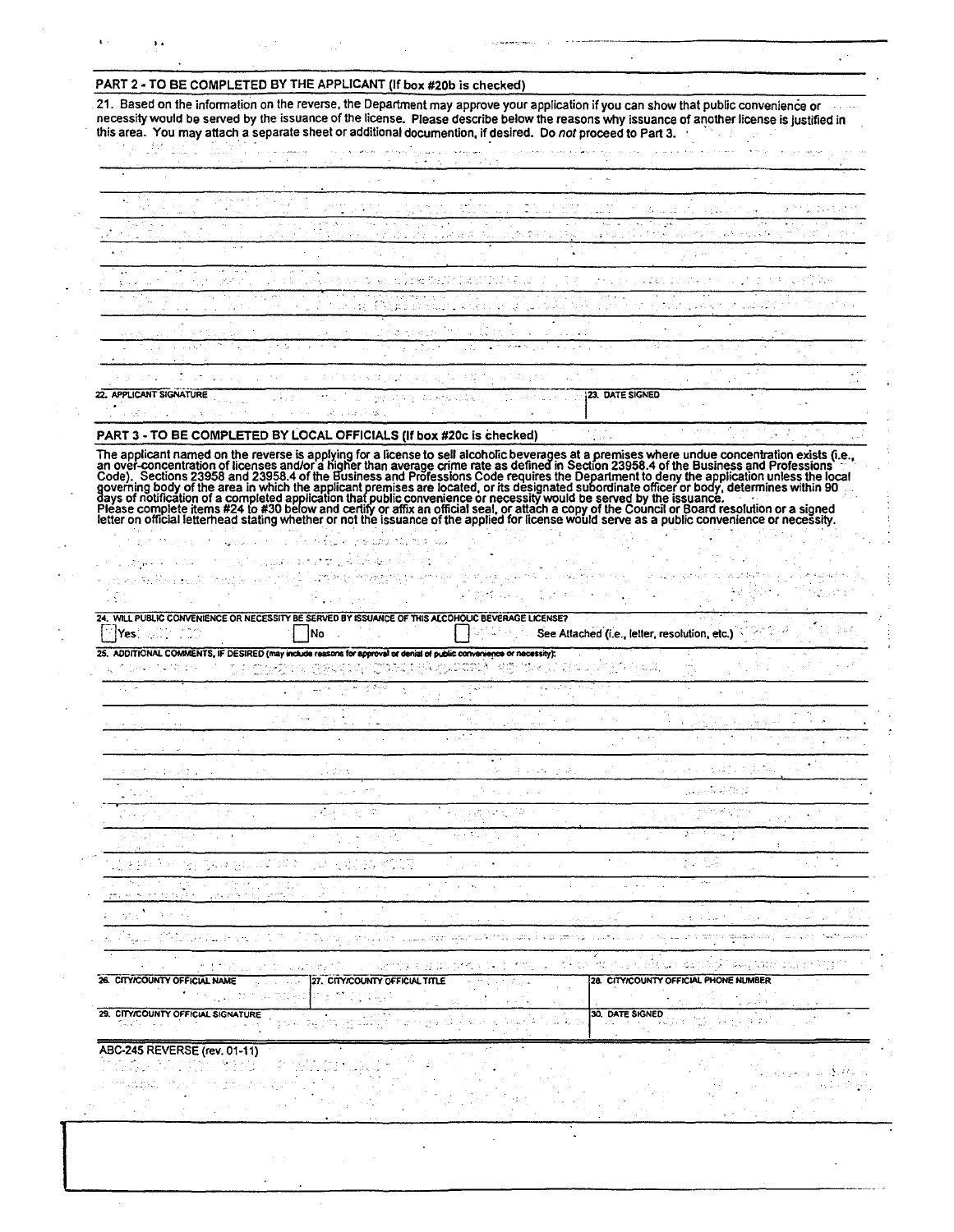https://hoodline.com/2017/04/cow-hollow-s-new-epicurean-trader-offers-artisanal-eats-spiritsmore

# **Cow Hollow's New 'Epicurean Trader' Offers Artisanal Eats, Spirits, & More**



Photos: Shirin Jones/Hoodline Fri. April 7, 2017, 9:00am

by Shirin Jones Neighborhoods Cow Hollow

Seeking a change, Holly and Mat McDell left their home in Sydney, Australia nine years ago and moved to San Francisco. Over the years, the couple lived in both Cow Hollow and Bernal Heights, and now, their business The Epicurean Trader can be found in both locations.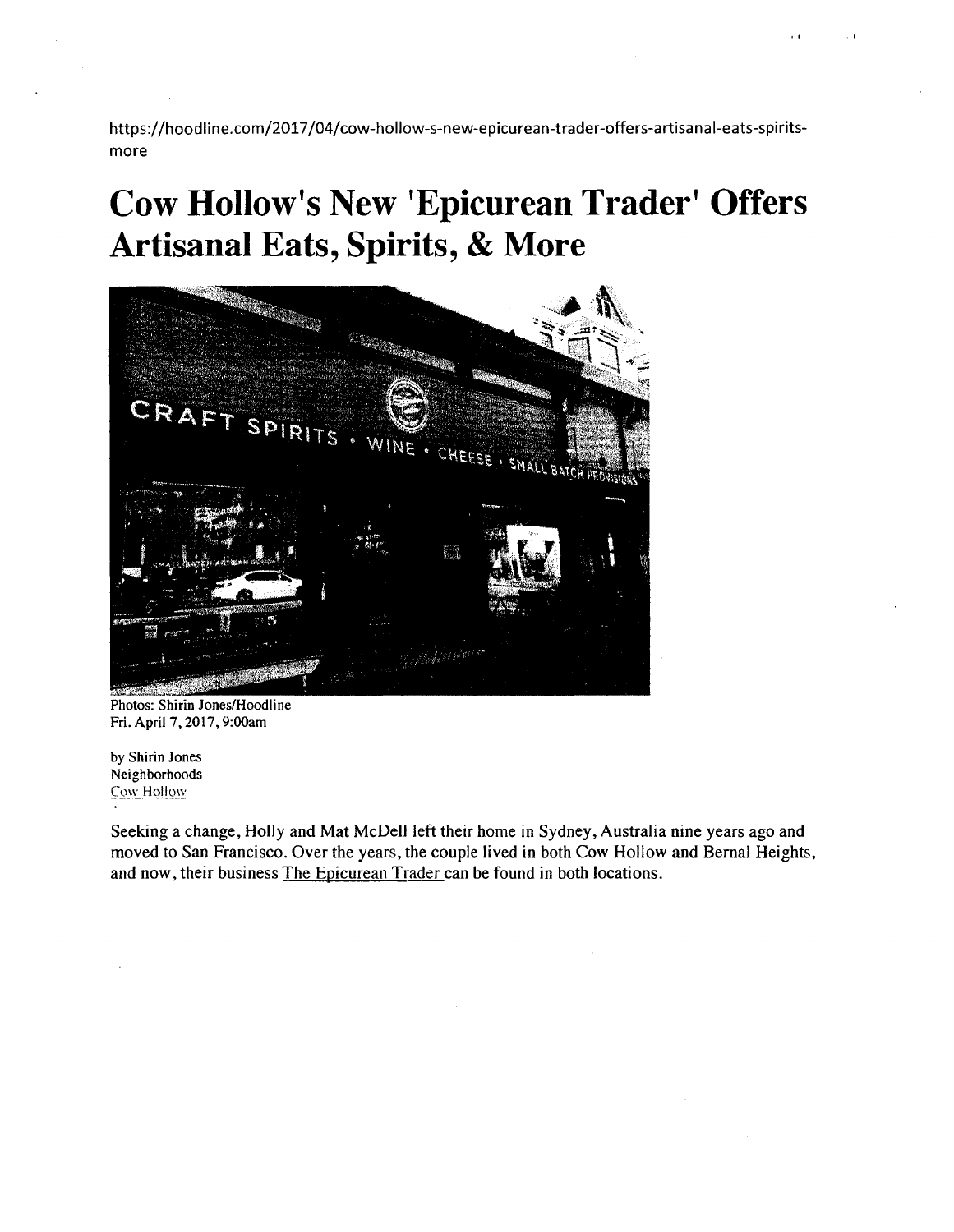

Holly McDell inside the Cow Hollow store.

..

Like the original location in Bernal Heights (401 Cortland Ave.), which opened in 2015, the Cow Hollow Epicurean Trader specializes in "small-batch artisan goods" from local and international producers, including cheese, bread, pasta, charcuterie, chocolates, jams, wine, craft beer, and spirits.

There's also a small selection of fresh produce, and a few housewares, such as candles, vases, and dinner napkins.

Everything in the store is researched, selected, and taste-tested by the McDells, which isn't always as easy as it sounds. "Keeping up with exciting food trends and tasting all the food products can be challenging," Holly explains. "It is a really fun task, but it's time-consuming."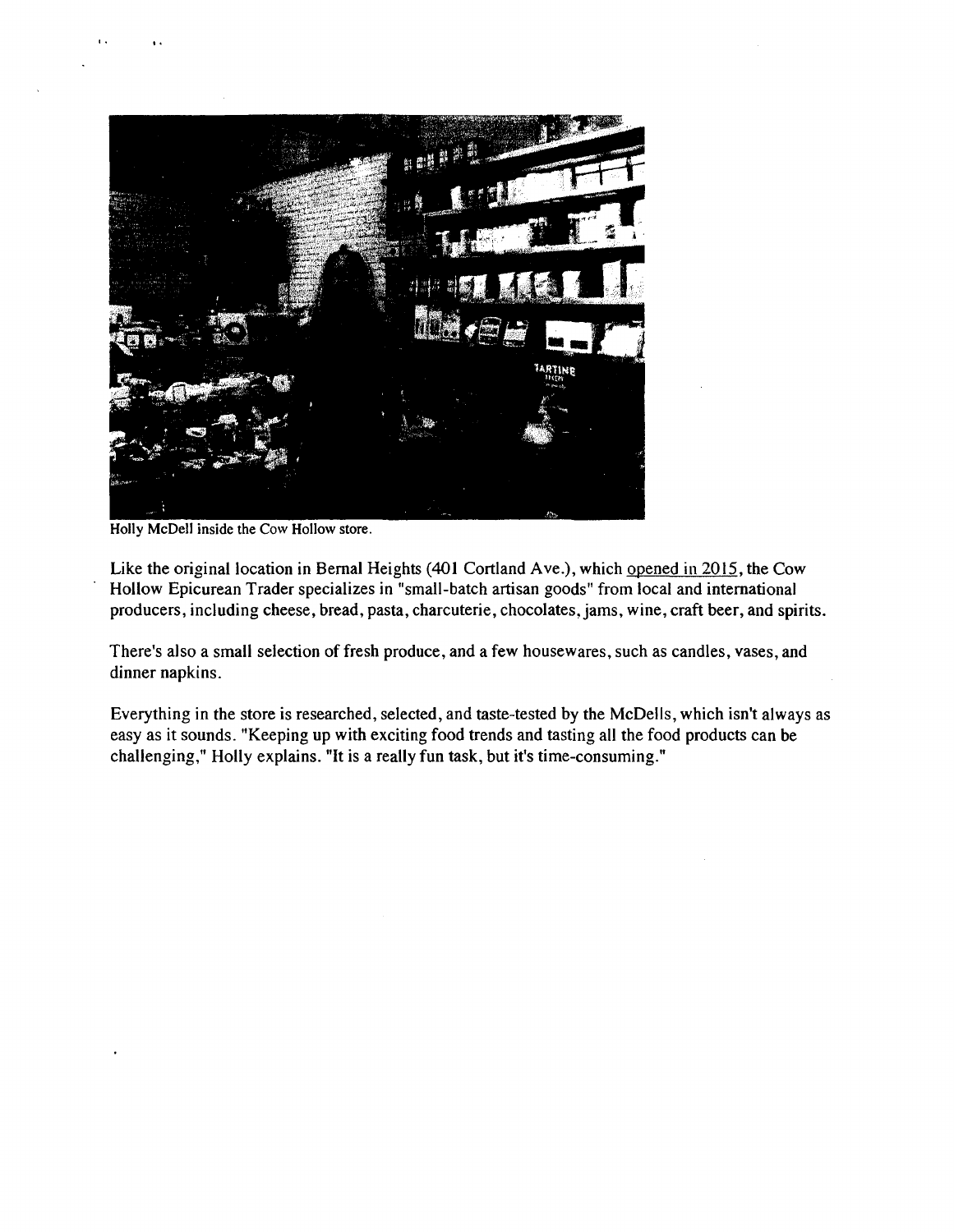

Mat, who ran the global franchise business for Levi's, and Holly, an interior architect who most recently worked as the creative director for Popchips, used their design expertise to create the store of their dreams.

"We pay attention to the retail experience," Holly explained. "We want this to be a place where people take their time shopping."

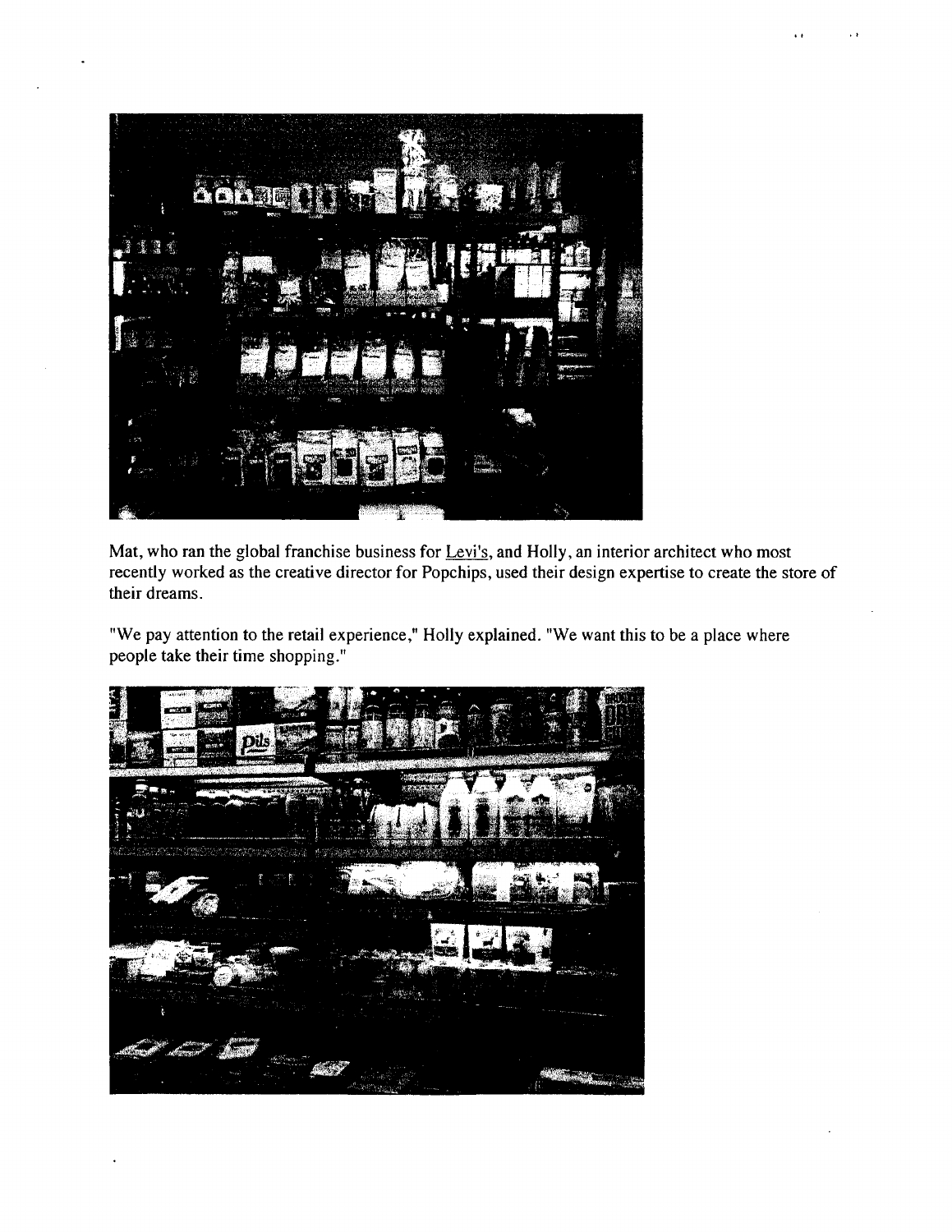Cheese and charcuterie are two of the store's most popular items, and the Cow Hollow location has an expanded selection compared to the original, Holly says.

The store also stocks a few sought-after East Coast items that many local retailers don't carry, including chocolates from Brooklyn-based Malvi and cheese from Greenwich Village's Murray's Cheese.



..

There are also some hard-to-find items from local purveyors, particularly Tartine Bakery bread and Bi-Rite Creamery ice cream, which the Epicurean Trader will begin carrying in June.

Gourmet cotton candy from local company Sugar & Spun is also among the store's most popular items.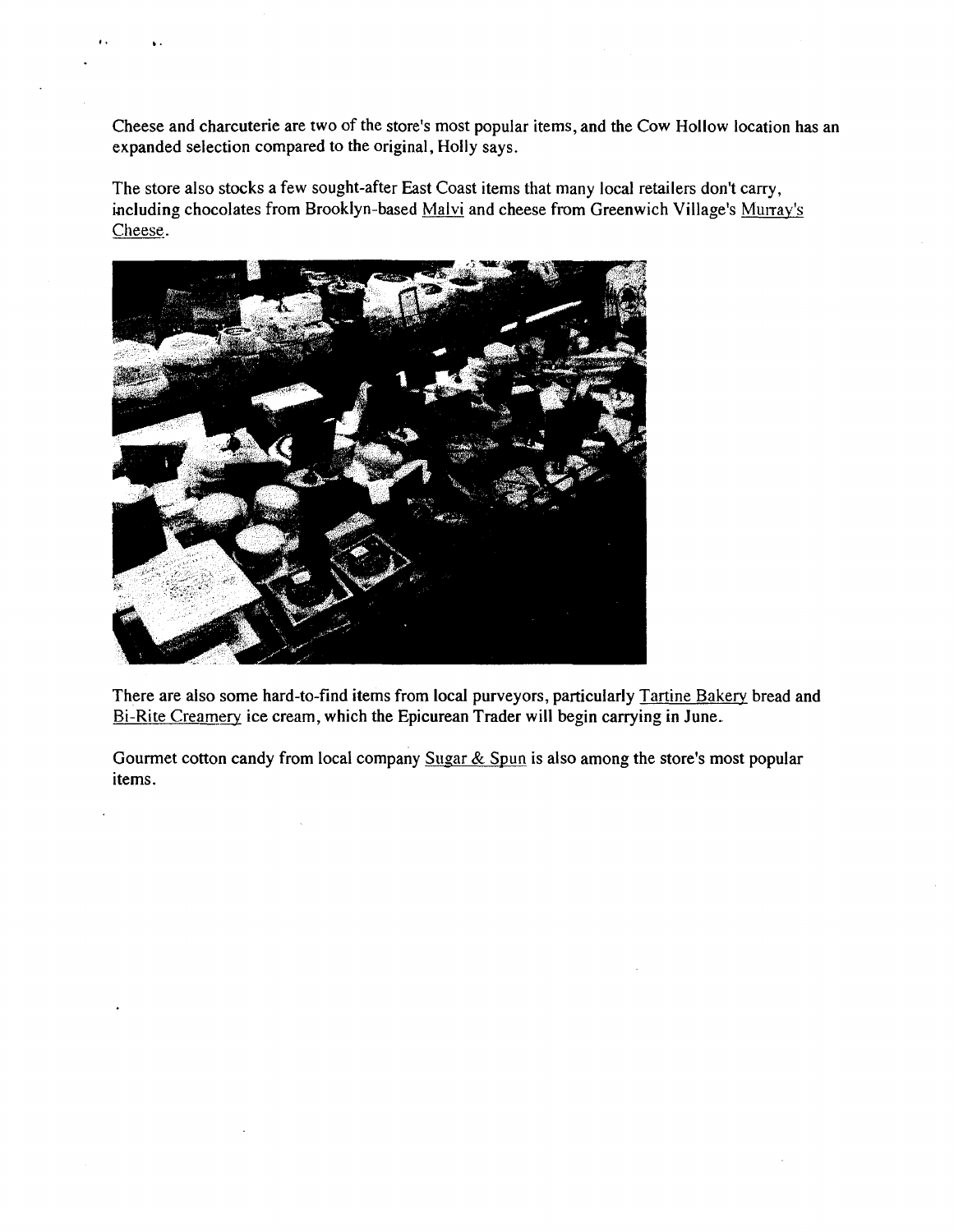

The shop also offers prepared food, including grab-and-go sandwiches and salads, a menu of fresh panini, and Humphry Slocombe ice cream by the scoop.



And for those seeking a drink, there's a wide selection of beer, wine, and spirits, with an emphasis on hard-to-find craft whiskies, Scotch, and mezcal.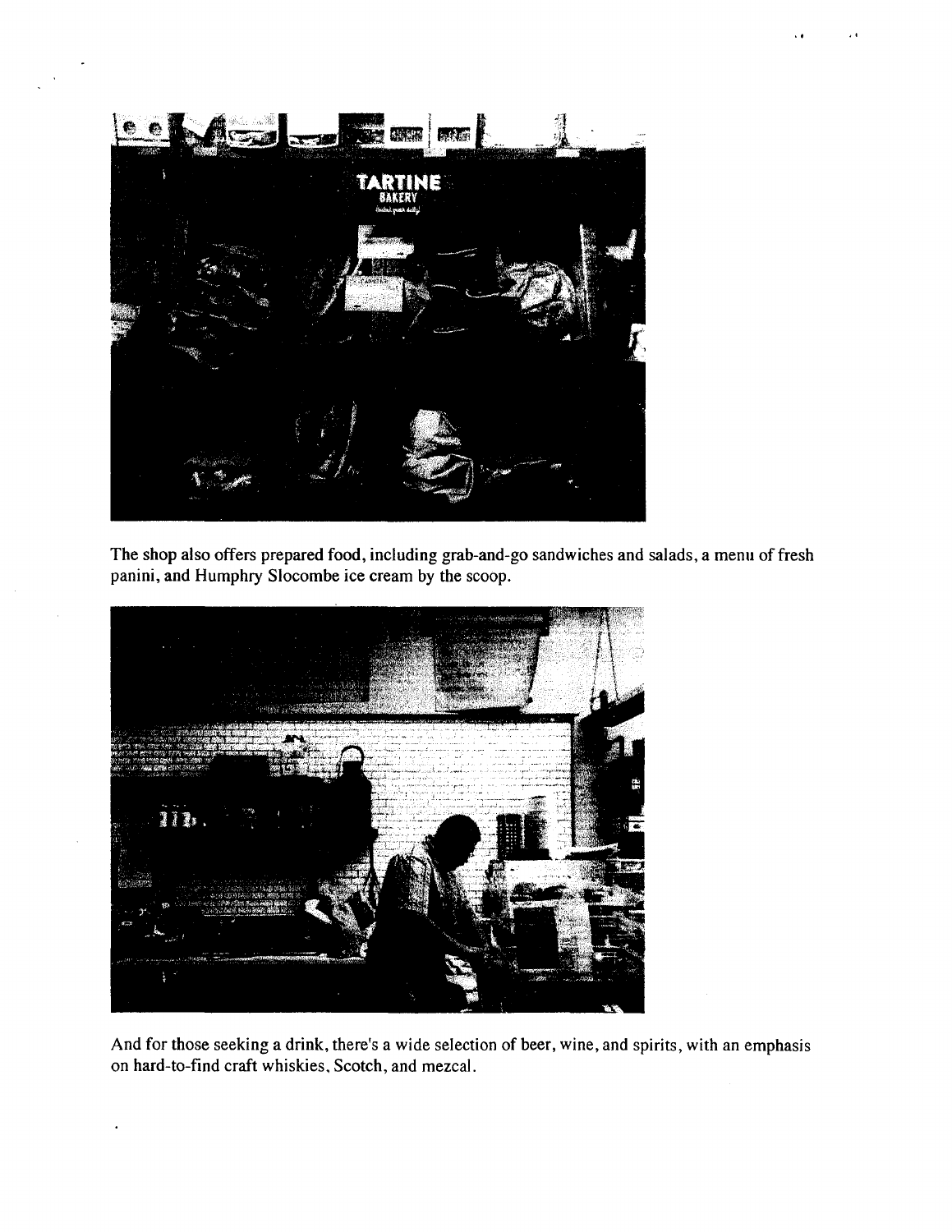The store offers regular beer, wine, and spirits tastings on Fridays and Saturdays from 5:30pm-7:30pm; you can sign up for their e-newsletter to stay abreast of the latest.

. . . ..

 $\ddot{\phantom{a}}$ 

 $\ddot{\phantom{0}}$ 

 $\mathcal{L}_{\mathcal{A}}$ 

 $\ddot{\phantom{0}}$ 

"Ultimately, we want to be a platform for [producers] to be discovered by other people who think their product is as great as we do," Holly says. "San Franciscans get really excited about supporting that, and supporting our concept."

The Epicurean Trader is open Monday-Wednesday and Sunday from 10am-9pm, and Thursday-Saturday, from IOam-IOpm.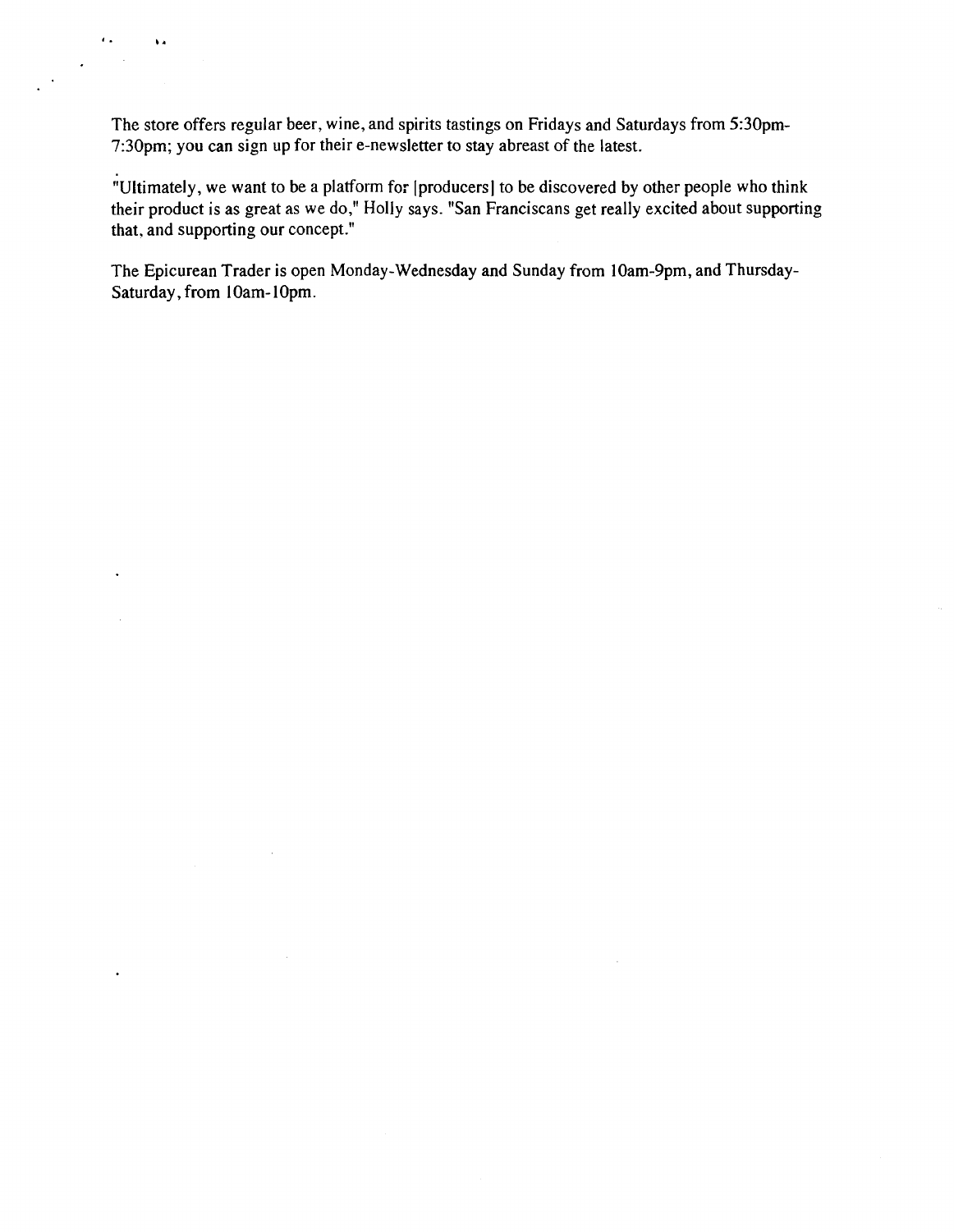| Department of Alcoholic Beverage Control<br>APPLICATION FOR ALCOHOLIC BEVERAGE LICENSE(S)<br>ABC 211 (6/99)                                  |                                                          |                                                                                                                             | State of California     |              |
|----------------------------------------------------------------------------------------------------------------------------------------------|----------------------------------------------------------|-----------------------------------------------------------------------------------------------------------------------------|-------------------------|--------------|
| TO: Department of Alcoholic Beverage Control<br>33 NEW MONTGOMERY STREET<br><b>SUITE 1230</b><br>SAN FRANCISCO, CA 94105<br>$(415)$ 356-6500 |                                                          | File Number:<br>602484<br>Receipt Number:<br>Geographical Code: 3800<br>Copies Mailed Date: January 9, 2019<br>Issued Date: | 2547687                 | CO.          |
| DISTRICT SERVING LOCATION:                                                                                                                   | <b>SAN FRANCISCO</b>                                     |                                                                                                                             |                         |              |
| First Owner:<br>Name of Business:                                                                                                            | EPICUREAN TRADER, LLC THE<br><b>EPICUREAN TRADER THE</b> |                                                                                                                             |                         |              |
| Location of Business:                                                                                                                        | 465 HAYES ST<br>SAN FRANCISCO, CA 94102-4308             |                                                                                                                             |                         |              |
| County:                                                                                                                                      | <b>SAN FRANCISCO</b>                                     |                                                                                                                             |                         | $\mathbb{C}$ |
| Is Premise inside city limits?                                                                                                               | <b>Yes</b>                                               |                                                                                                                             | Census Tract<br>0162.00 |              |
| Mailing Address:<br>(If different from<br>premises address)                                                                                  |                                                          |                                                                                                                             |                         |              |

Type of license(s): 21,86

| License Type                                | <b>Transaction Type</b>        | Fee Type  | Master Dup |   | Date     | <b>Fee</b> |
|---------------------------------------------|--------------------------------|-----------|------------|---|----------|------------|
| 21 - Off-Sale General                       | PERSON-TO-PERSON TRANSFER      | <b>NA</b> | Y          | 0 | 01/08/19 | \$1,250.00 |
| 21 - Off-Sale General                       | <b>ANNUAL FEE</b>              | NA        | Y          | 0 | 01/08/19 | \$670.00   |
| 21 - Off-Sale General                       | PREMISE TO PREMISE TRANSFER NA |           | Y          | 0 | 01/08/19 | \$100.00   |
| 86 - Instructional Tasting Li ORIGINAL FEES |                                | NA.       | N          | 0 | 01/09/19 | \$300.00   |
| 86 - Instructional Tasting Li ANNUAL FEE    |                                | NA        | Y          | 0 | 01/08/19 | \$300.00   |

Have you ever been convicted of a felony? **No** 

Have you ever violated any provisions of the Alcoholic Beverage Control Act, or regulations of the Department pertaining to the Act? No.

Explain any "Yes" answer to the above questions on an attachment which shall be deemed part of this application.

Applicant agrees (a) that any manager employed in an on-sale licensed premises will have all the qualifications of a licensee, and (b) that he will not violate or cause or permit to be violated any of the provisions of the Alcoholic Beverage Control Act.

#### STATE OF CALIFORNIA County of SAN FRANCISCO

Under penalty of perjury, each person whose signature appears below, certifies and says: (1) He is an applicant, or one of the applicants, or an executive officer of the applicant corporation, named in the foregoing application, duly authorized to make this application on its behalf; (2) that he has read the foregoing and knows the contents thereof and that each of the above statements therein made are true; (3) that no person other than the applicant or applicants has any direct or indirect interest in the applicant or applicant's business to be conducted under the license(s) for which this application is made, (4) that the transfer application or proposed transfer is not made to satisfy the payment of a loan or to fulfill an agreement entered into more than ninety (90) days preceding the day on which the transfer application is filed with the Department or to gain or establish a preference to or for any creditor or transferor or to defraud or injure any creditor of transferor; (5) that the transfer application may be withdrawn by either the applicant or the licensee with no resulting liability to the Department.

Effective July 1, 2012, Revenue and Taxation Code Section 7057, authorizes the State Board of Equalization and the Franchise Tax Board to share taxpayer information with Department of Alcoholic Beverage Control. The Department may suspend, revoke, and refuse to issue a license if the licenseezs name appears in the 500 largest tax delinquencies list. (Business and Professions Code Section 494.5.)

Applicant Name(s)

Applicant Signature(s)

#### EPICUREAN TRADER, LLC THE

Date: January 8, 2019